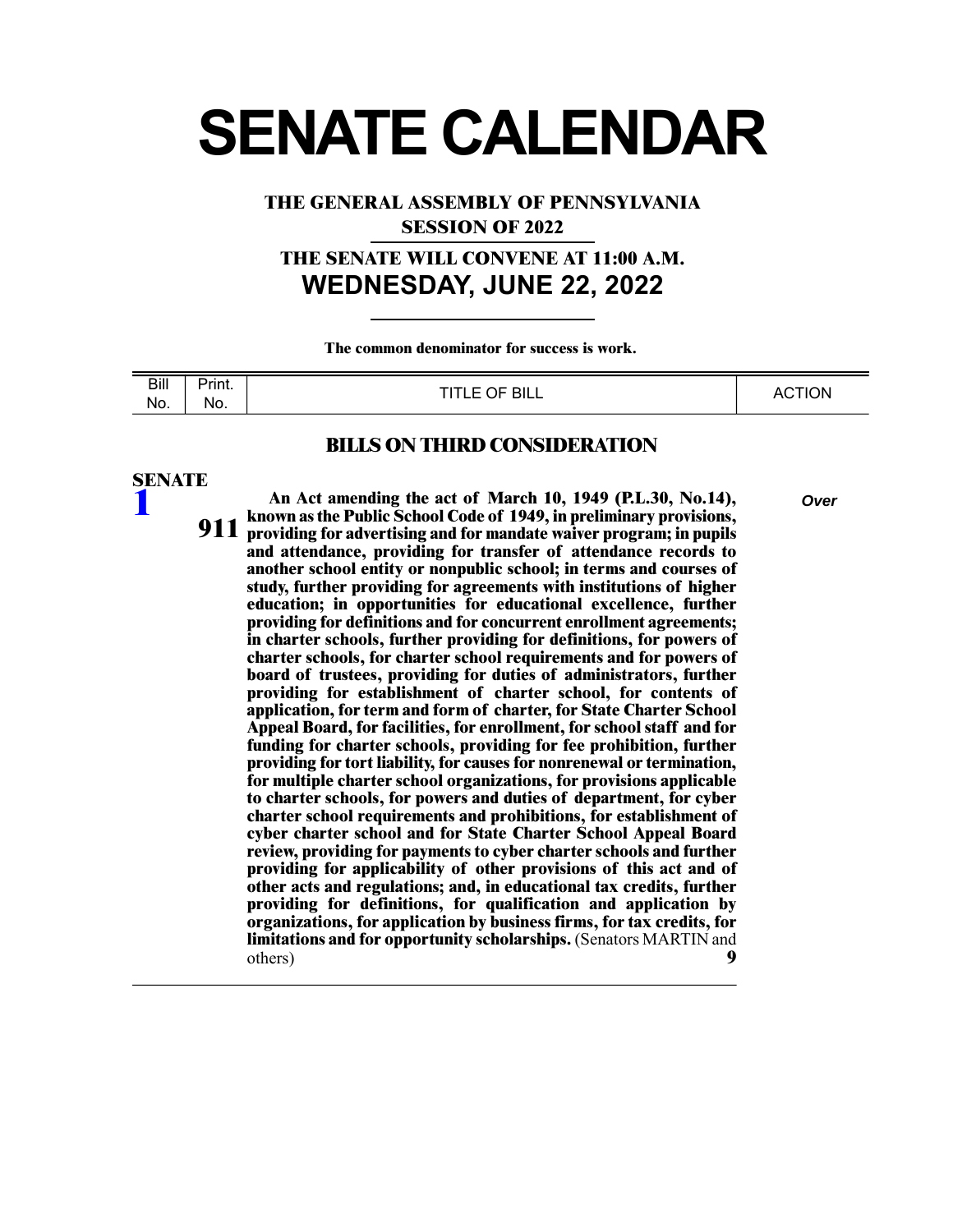| <b>SENATE</b><br>137               | An Act amending Title 42 (Judiciary and Judicial Procedure)<br>of the Pennsylvania Consolidated Statutes, in budget and finance,<br>110 establishing the Drug Recognition Expert Training Fund. (Senators<br>HUTCHINSON and others)<br>10                                                                                                                                                                                                                                                                                                                                                                                                                                                                                                                                                                                                                                                                                                                                                                                                                                                                                                                                                                                                                                                                                                                                                                     | Table & Off<br>Table |
|------------------------------------|---------------------------------------------------------------------------------------------------------------------------------------------------------------------------------------------------------------------------------------------------------------------------------------------------------------------------------------------------------------------------------------------------------------------------------------------------------------------------------------------------------------------------------------------------------------------------------------------------------------------------------------------------------------------------------------------------------------------------------------------------------------------------------------------------------------------------------------------------------------------------------------------------------------------------------------------------------------------------------------------------------------------------------------------------------------------------------------------------------------------------------------------------------------------------------------------------------------------------------------------------------------------------------------------------------------------------------------------------------------------------------------------------------------|----------------------|
| <b>SENATE</b><br>358               | An Act amending the act of May 9, 2018 (P.L.118, No.24),<br>known as the Maternal Mortality Review Act, further providing<br>404 for confidentiality and protection of collected data, proceedings<br>and activities. (Senators SCHWANK and others)<br>6                                                                                                                                                                                                                                                                                                                                                                                                                                                                                                                                                                                                                                                                                                                                                                                                                                                                                                                                                                                                                                                                                                                                                      | Over                 |
| <b>SENATE</b><br><b>457</b><br>488 | A Joint Resolution proposing integrated amendments to the<br>Constitution of the Commonwealth of Pennsylvania, further<br>providing for qualifications of Governor, Lieutenant Governor and<br>Attorney General and for disqualification for offices of Governor,<br>Lieutenant Governor and Attorney General. (Senators BAKER and<br>5<br>others)                                                                                                                                                                                                                                                                                                                                                                                                                                                                                                                                                                                                                                                                                                                                                                                                                                                                                                                                                                                                                                                            | Over                 |
| <b>SENATE</b><br>676               | An Act amending Title 75 (Vehicles) of the Pennsylvania<br><b>Consolidated Statutes, in financial responsibility, further providing</b><br>1182 for definitions, for availability, scope and amount of coverage, for<br>request for lower limits of coverage, for coverages in excess of<br>required amounts, for stacking of uninsured and underinsured<br>benefits and option to waive, for notice of available benefits and<br>limits and for availability of uninsured, underinsured, bodily injury<br>liability and property damage coverages and mandatory deductibles.<br>(Senators PITTMAN and others)<br>3                                                                                                                                                                                                                                                                                                                                                                                                                                                                                                                                                                                                                                                                                                                                                                                           | Over                 |
| <b>HOUSE</b><br><b>723</b><br>3155 | An Act amending the act of December 18, 2001 (P.L.949,<br>No.114), known as the Workforce Development Act, further<br>providing for title of act; in preliminary provisions, further providing<br>for declaration of policy, for definitions and for lobbying; in board,<br>further providing for establishment, for membership, for conflicts<br>of interest, for plan, functions and responsibilities and for State<br>performance management system and providing for performance<br>accountability system; in local workforce investment areas and<br>boards, further providing for establishment, for membership, for<br>conflicts of interest, for plan, functions and responsibilities and for<br>local performance measures; in critical job training grants, further<br>providing for purpose, for definitions, for program operation and<br>for grants; in workforce leadership grants, further providing for<br>innovative programs; in industry partnerships, further providing<br>for definitions, for industry clusters, for grant program operation,<br>for interdepartmental cooperation and for industry and labor market<br>research and providing for dissemination of industry and labor<br>market research to educational institutions; in miscellaneous<br>provisions, further providing for construction; and making editorial<br>changes. (Representatives MIZGORSKI and others)<br>9 | <b>Run</b>           |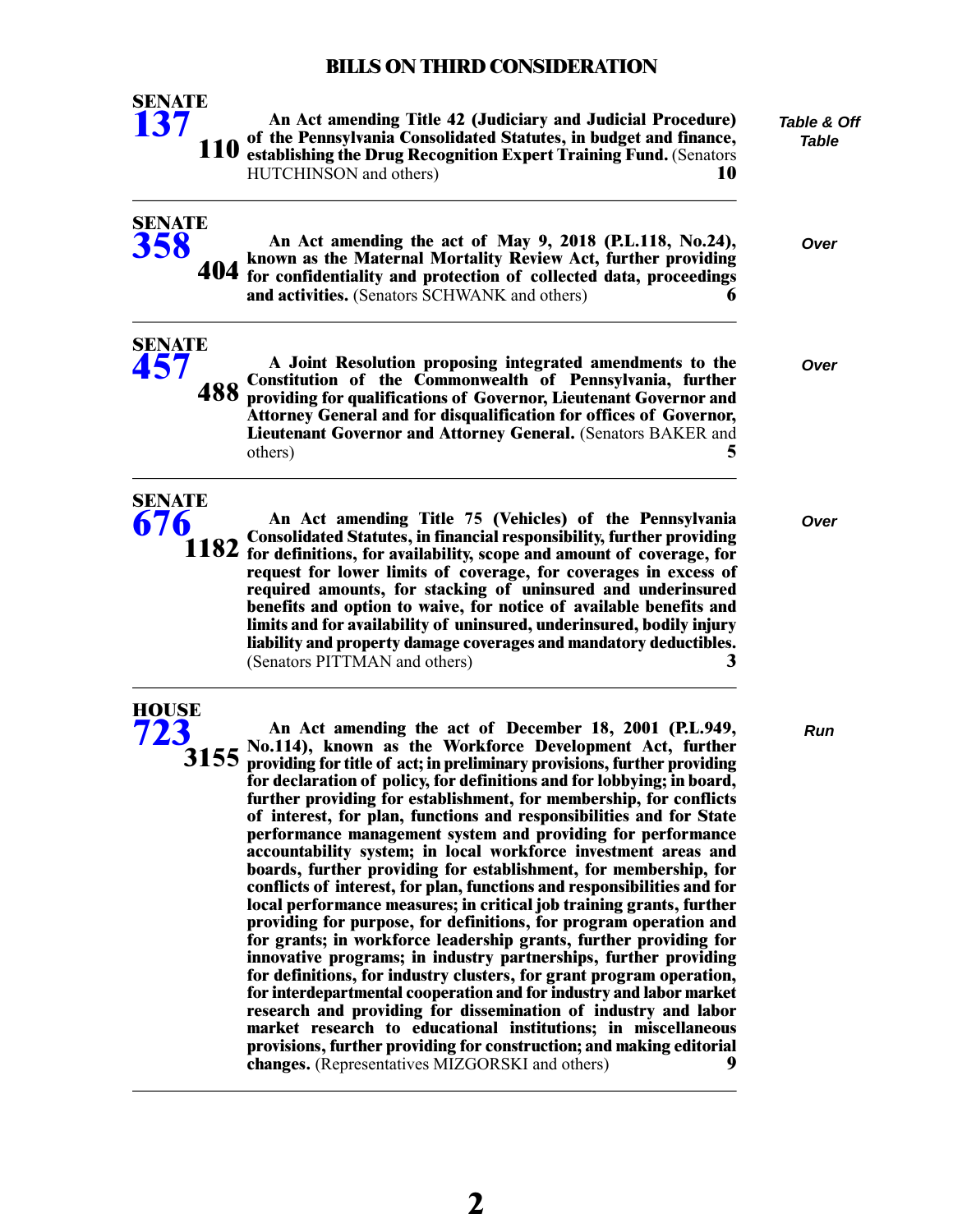

**SENATE [775](/cfdocs/billinfo/billinfo.cfm?syear=2021&sind=0&body=S&type=B&bn=775)**

**An Act amending the act of February 14, 2008 (P.L.6, No.3),** *Over* **known as the Right-to-Know Law, in procedure, further providing for exceptions for public records.** (Senators COSTA and others) 9

| An Act amending the act of June 2, 1915 (P.L.736, No.338),<br>913 known as the Workers' Compensation Act, in interpretation and<br>913 definitions, further providing for definitions; and, in liability and<br>compensation, further providing for compensation for post-traumatic | Over |
|-------------------------------------------------------------------------------------------------------------------------------------------------------------------------------------------------------------------------------------------------------------------------------------|------|
| stress injury. (Senators BARTOLOTTA and others)                                                                                                                                                                                                                                     |      |

| SENATE |  |  |
|--------|--|--|
|        |  |  |
|        |  |  |
|        |  |  |

**An Act amending Title 23 (Domestic Relations) of the** *Over* **Pennsylvania Consolidated Statutes, in child protective services, further providing for definitions, for mandatory reporting and postmortem investigation of deaths, for establishment of Statewide database, for access to information in Statewide database, for information in Statewide database, for disposition and expunction 1079 of unfounded reports and general protective services reports, for disposition of founded and indicated reports, for expunction of information of perpetrator who was under 18 years of age when child abuse was committed and for release of information in confidential reports, providing for exchange of information for placement, further providing for amendment or expunction of information, for investigating performance of county agency, for employees having contact with children and adoptive and foster parents, for audits by Attorney General, for reports to Governor and General Assembly, for penalties, for services for prevention, investigation and treatment of child abuse, for reports to department and coroner, for investigation of reports, for voluntary or court-ordered services and findings of child abuse and for evidence in court proceedings; and making editorial changes.** (Senators J. WARD and others) **4** 

| Over                                                                                                                                                                                                      |
|-----------------------------------------------------------------------------------------------------------------------------------------------------------------------------------------------------------|
|                                                                                                                                                                                                           |
| A Joint Resolution proposing an amendment to the Constitution<br><b>1286</b> of Pennsylvania, providing that there is no right to abortion or 1286 funding for an abortion. (Senators J. WARD and others) |

| HOUSE<br>972 | An Act providing for sport activities in public institutions of<br>$\overline{2886}$ higher education and public school entities to be expressly $2886$ designated male, female or coed; and creating causes of action for<br>harms suffered by designation. (Representatives GLEIM and | Over |
|--------------|-----------------------------------------------------------------------------------------------------------------------------------------------------------------------------------------------------------------------------------------------------------------------------------------|------|
|              | others)                                                                                                                                                                                                                                                                                 |      |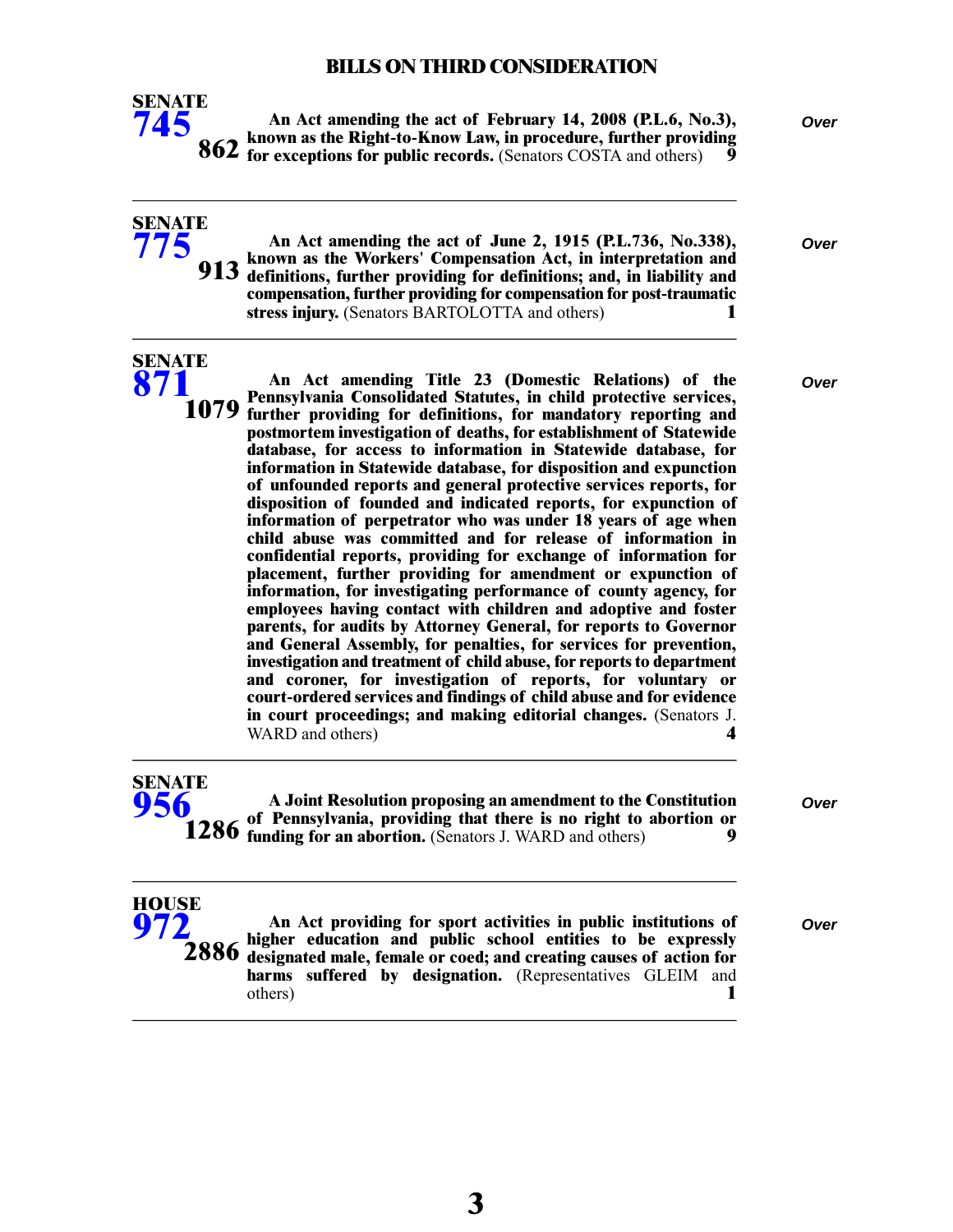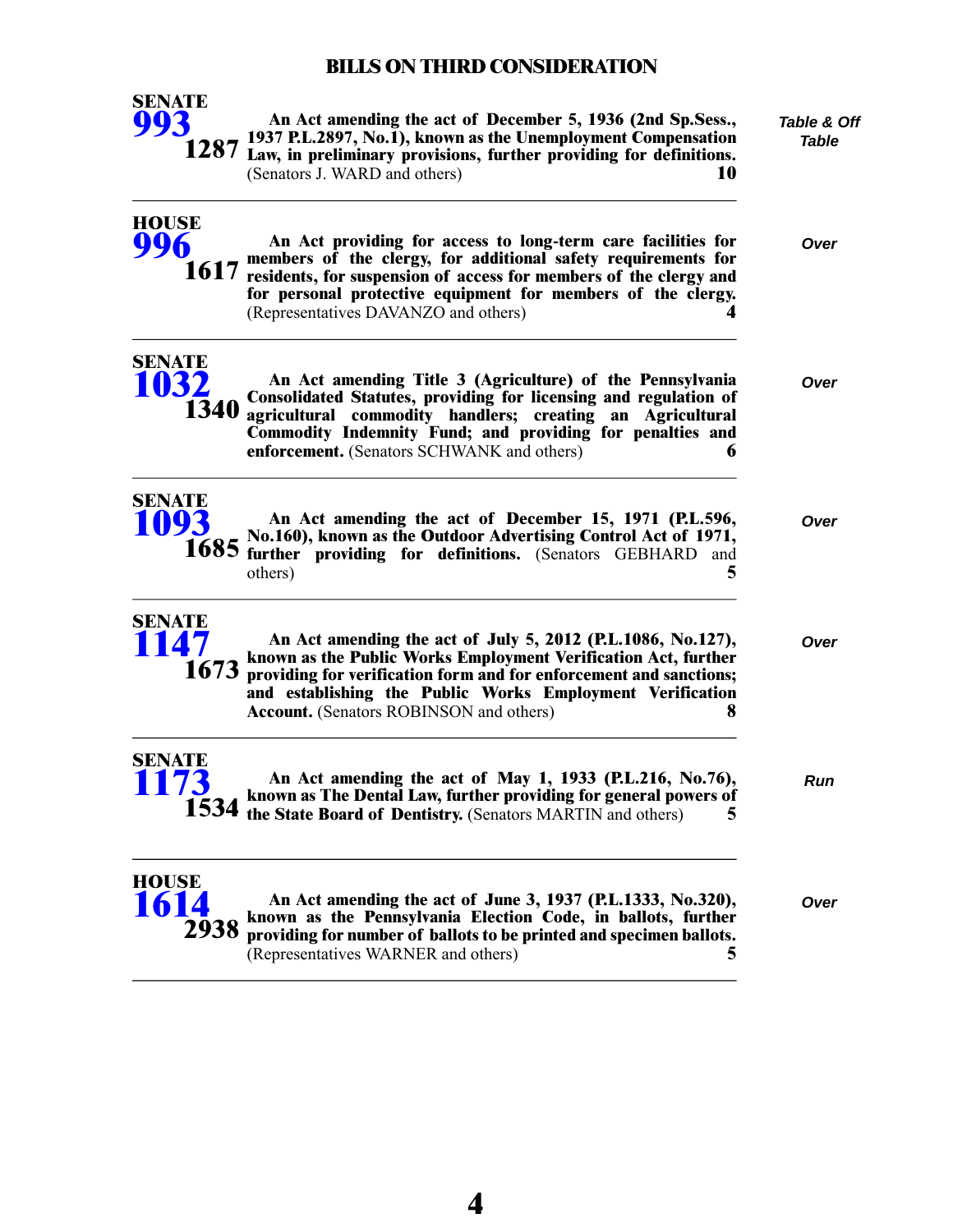

**HOUSE [1868](/cfdocs/billinfo/billinfo.cfm?syear=2021&sind=0&body=H&type=B&bn=1868)**

**An Act amending the act of March 10, 1949 (P.L.30, No.14),** *Over* **known as the Public School Code of 1949, in duties and powers of boards of school directors, further providing for temporary emergency provisions.** (Representatives SONNEY and others) **2**

**An Act amending Title 63 (Professions and Occupations (State** *Over* **Licensed)) of the Pennsylvania Consolidated Statutes, providing for military and veterans' licensure.** (Representatives MAKO and others) **4 2652**

## **BILLS ON SECOND CONSIDERATION**



**HOUSE [129](/cfdocs/billinfo/billinfo.cfm?syear=2021&sind=0&body=H&type=B&bn=129)**

**HOUSE [146](/cfdocs/billinfo/billinfo.cfm?syear=2021&sind=0&body=H&type=B&bn=146)**

**An Act providing for the final disposition of fetal remains; and** *Over* **imposing penalties.** (Representatives RYAN and others) **8**

**An Act amending the act of December 5, 1936 (2nd Sp.Sess., 1937 P.L.2897, No.1), known as the Unemployment Compensation** 2718 Law, in determination of compensation, appeals, reviews and **procedure, further providing for rules of procedure and for place of hearing.** (Representatives COX and others) **1**

*Move Up & Re-refer to APPROPRIATIONS*

*Move Up & Re-refer to APPROPRIATIONS*

| <b>SENATE</b><br><b>152</b><br>An Act amending the act of April 9, 1929 (P.L.343, No.176),<br>132 known as The Fiscal Code, in general budget implementation,<br>132 further providing for Department of Human Services. (Senators J.<br>WARD and others) | Over |
|-----------------------------------------------------------------------------------------------------------------------------------------------------------------------------------------------------------------------------------------------------------|------|
| <b>HOUSE</b><br>223<br>An Act providing for the creation of keystone opportunity dairy<br>2842 zones to facilitate the economic development of Pennsylvania's dairy<br>2842 industry; authorizing expenditures; providing tax exemptions, tax             | Over |

**An Act amending Title 61 (Prisons and Parole) of the Pennsylvania Consolidated Statutes, in Pennsylvania Board of Probation and Parole, further providing for parole power. 915**

(Representatives BERNSTINE and others) **1**

**industry; authorizing expenditures; providing tax exemptions, tax deductions, tax abatements and tax credits; creating additional obligations of the Commonwealth and local governmental units; and prescribing powers and duties of certain State and local departments, agencies and officials.** (Representatives LAWRENCE and others) **2**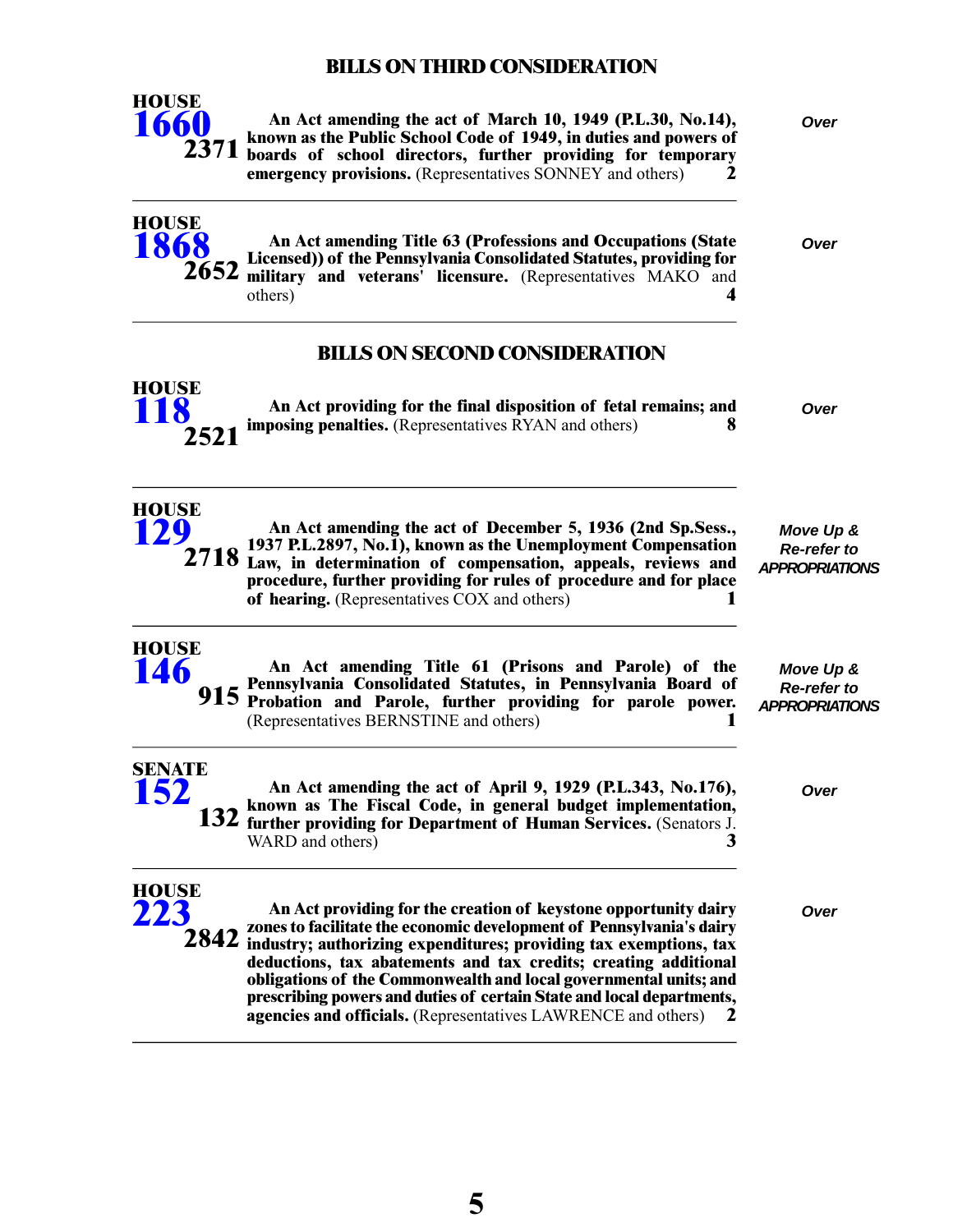*Amend, Move up and re-refer to Appropriations*



**An Act amending the act of May 17, 1921 (P.L.682, No.284), known as The Insurance Company Law of 1921, in quality healthcare accountability and protection, further providing for definitions and for responsibilities of managed care plans, providing for preauthorization review standards and for preauthorization costs, further providing for continuity of care, providing for step therapy, 948 further providing for required disclosure and for operational standards and providing for initial review of preauthorization requests and adverse determinations, for preauthorization denial grievances and for access requirements in service areas; and making an editorial change.** (Senators PHILLIPS-HILL and others) **5**

**An Act amending Title 53 (Municipalities Generally) of the** *Over* **Pennsylvania Consolidated Statutes, in consolidated county assessment, further providing for appeals by taxing districts and 306 providing for standards of redress in appeals.** (Senators ARGALL and others) **8 SENATE [297](/cfdocs/billinfo/billinfo.cfm?syear=2021&sind=0&body=S&type=B&bn=297) HOUSE**

**An Act amending Title 35 (Health and Safety) of the** *Over* **Pennsylvania Consolidated Statutes, in incentives for municipal 371** volunteers of fire companies and nonprofit emergency medical **services agencies, further providing for rejection and appeal.** (Representatives OWLETT and others) **1**



**[397](/cfdocs/billinfo/billinfo.cfm?syear=2021&sind=0&body=H&type=B&bn=397)**

- **An Act amending the act of March 10, 1949 (P.L.30, No.14),** *Over* **known as the Public School Code of 1949, in educational tax credits, further providing for limitations.** (Senators REGAN and others) **5**
- **An Act providing for erosion and sediment control requirements.** *Over* (Senators BARTOLOTTA and others) **6 SENATE [692](/cfdocs/billinfo/billinfo.cfm?syear=2021&sind=0&body=S&type=B&bn=692) 771**

#### **An Act amending the act of July 13, 1988 (P.L.530, No.94),** *Over* **known as the Environmental Hearing Board Act, further providing for Environmental Hearing Board.** (Senators BARTOLOTTA and others) **9 SENATE [718](/cfdocs/billinfo/billinfo.cfm?syear=2021&sind=0&body=S&type=B&bn=718) 818**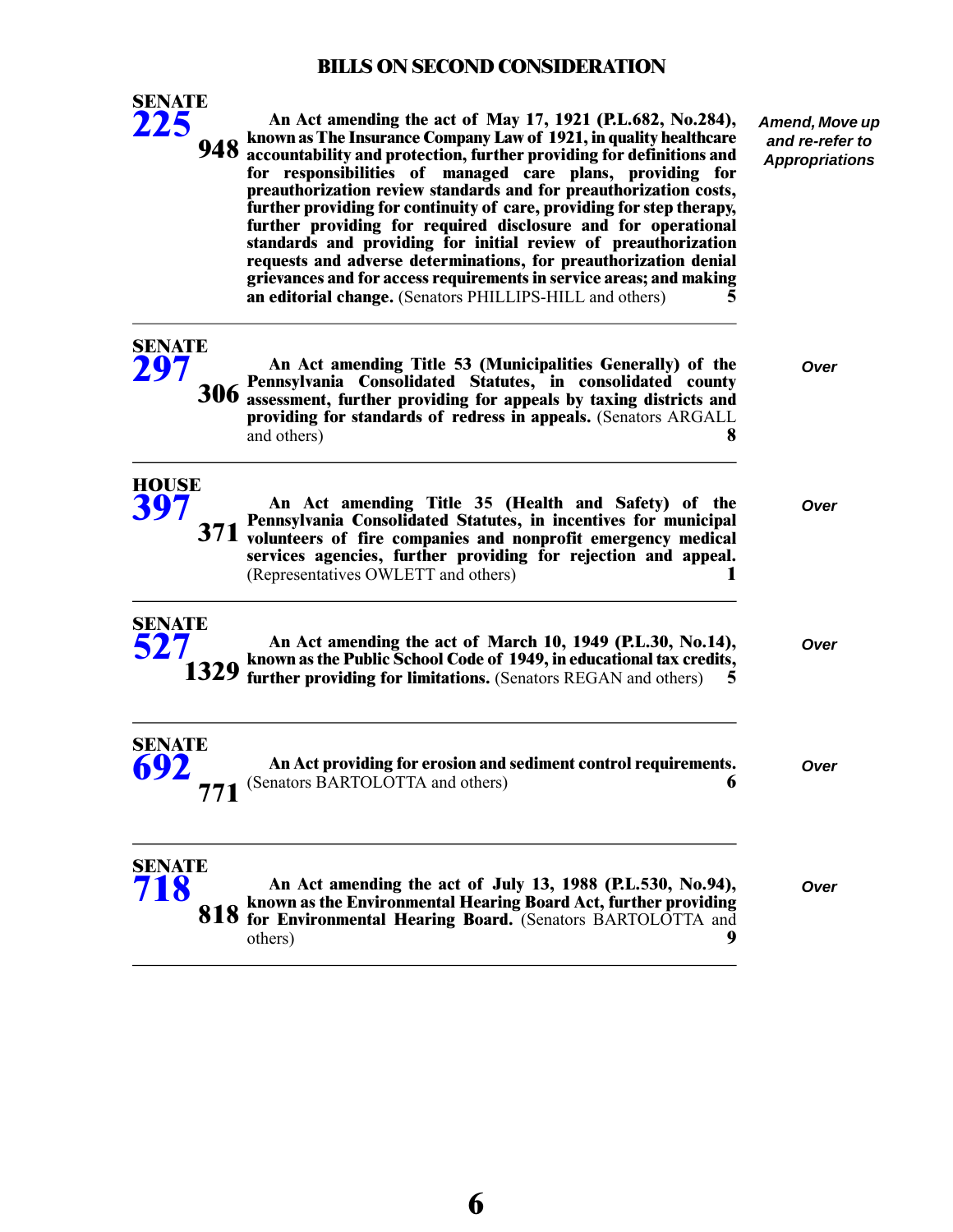| <b>SENATE</b><br>749         | An Act amending the act of April 17, 2016 (P.L.84, No.16),<br>known as the Medical Marijuana Act, in preliminary provisions,<br>1584 further providing for definitions; in patients, further providing for<br>prohibitions; and, in miscellaneous provisions, further providing<br>for protections for patients and caregivers. (Senators MENSCH and<br>3<br>others)                                                                                                                                                                                                                                                                                                                                                                                              | <b>Over</b>                                              |
|------------------------------|-------------------------------------------------------------------------------------------------------------------------------------------------------------------------------------------------------------------------------------------------------------------------------------------------------------------------------------------------------------------------------------------------------------------------------------------------------------------------------------------------------------------------------------------------------------------------------------------------------------------------------------------------------------------------------------------------------------------------------------------------------------------|----------------------------------------------------------|
| <b>SENATE</b><br>766<br>1799 | An Act establishing the Adult Education and Workforce<br><b>Recovery Grant Program and the Adult Education and Workforce</b><br>Recovery Grant Program Fund; and imposing powers and duties<br>on the Department of Education. (Senators BARTOLOTTA and<br>others)                                                                                                                                                                                                                                                                                                                                                                                                                                                                                                | Move Up &<br><b>Re-refer to</b><br><b>APPROPRIATIONS</b> |
| <b>HOUSE</b><br>803<br>3240  | An Act amending Title 51 (Military Affairs) of the Pennsylvania<br><b>Consolidated Statutes, in National Guard Youth Challenge Program,</b><br>further providing for definitions and for administration, establishing<br>the Keystone State Challenge Academy Account and further<br>providing for report and for audit required. (Representatives O'NEAL<br>and others)                                                                                                                                                                                                                                                                                                                                                                                          | Over                                                     |
| <b>SENATE</b><br>895<br>1590 | An Act amending the act of December 17, 1968 (P.L.1224,<br>No.387), known as the Unfair Trade Practices and Consumer<br>Protection Law, providing for collection, verification and disclosure<br>of information by online marketplaces to inform consumers. (Senators<br>REGAN and others)<br>2                                                                                                                                                                                                                                                                                                                                                                                                                                                                   | Over                                                     |
| <b>HOUSE</b><br>940<br>3285  | An Act amending Titles 18 (Crimes and Offenses), 35 (Health<br>and Safety), 42 (Judiciary and Judiciary Procedure) and 53<br>(Municipalities Generally) of the Pennsylvania Consolidated<br>Statutes, in burglary and other criminal intrusion, further providing<br>for definitions, for the offense of burglary and for the offense of<br>criminal trespass; in cruelty to animals, further providing for police<br>animals; in emergency medical services system, providing for injured<br>police animals; in immunities generally, further providing for<br>emergency response provider and bystander good Samaritan civil<br>immunity; and, in employees, providing for canine training standards<br>for police officers. (Representatives RIGBY and others) | Over                                                     |
| <b>SENATE</b><br>965<br>1354 | An Act amending Title 75 (Vehicles) of the Pennsylvania<br><b>Consolidated Statutes, in general provisions, further providing for</b><br>definitions; in certificate of title and security interests, further<br>providing for content and effect of certificate of title; in rules of the<br>road in general, further providing for platooning; in miscellaneous<br>provisions, further providing for accidents involving death or<br>personal injury, for accidents involving damage to attended vehicle<br>or property, for duty to give information and render aid, for                                                                                                                                                                                       | Over                                                     |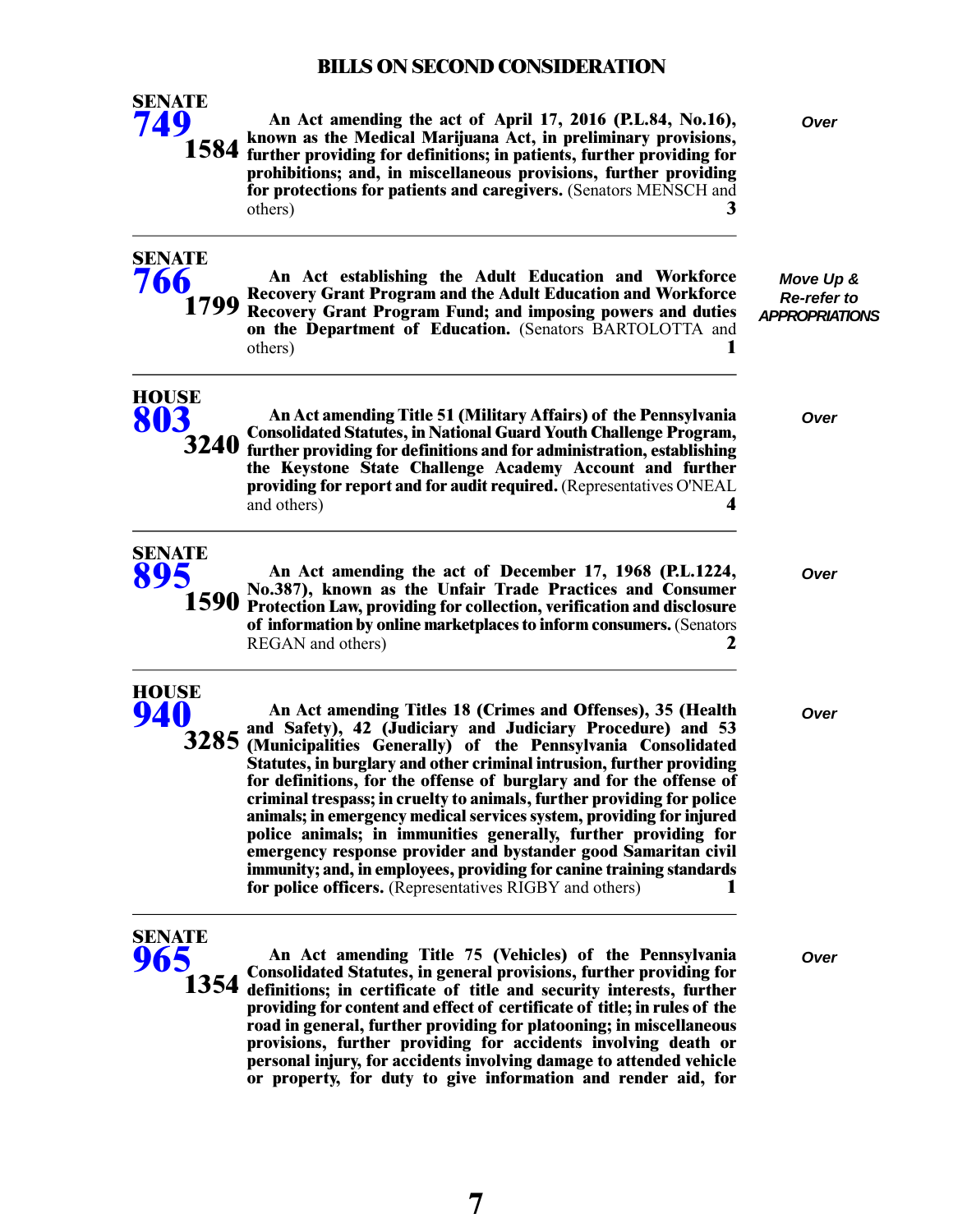#### **[ CONTINUATION OF SENATE BILL 965 ]**

**accidents involving damage to unattended vehicle or property and for immediate notice of accident to police department; in equipment standards, further providing for promulgation of vehicle equipment standards; in inspection of vehicles, further providing for requirement for periodic inspection of vehicles; in size, weight and load, further providing for width of vehicles; and, in highly automated vehicles, further providing for definitions, providing for construction, further providing for Highly Automated Vehicle Advisory Committee and providing for operation of highly automated vehicles without a highly automated vehicle driver, for operation of highly automated vehicles with a highly automated motor vehicle driver, for operation of highly automated motor carrier vehicles, for operation of highly automated transportation network service, for licensing and registration, for insurance, for control and for regulations.** (Senators LANGERHOLC and others) **2**



**An Act amending Title 25 (Elections) of the Pennsylvania** *Over* **Consolidated Statutes, in registration system, further providing for 1555** SURE system; in voter registration, further providing for approval **of registration applications; in changes in records, further providing for death of registrant; in provisions contingent on Federal law, further providing for removal of electors; and making a related repeal.** (Senators AUMENT and others) **5**

**SENATE [1035](/cfdocs/billinfo/billinfo.cfm?syear=2021&sind=0&body=S&type=B&bn=1035) 1358**

**An Act amending Title 20 (Decedents, Estates and Fiduciaries) of the Pennsylvania Consolidated Statutes, in trusts, further providing for definitions, for trust instrument controls and mandatory rules - UTC 105, for governing law - UTC 107, for situs of trust, for nonjudicial settlement agreements - UTC 111, for charitable purposes; enforcement - UTC 405, for trust for care of animal - UTC 408, for noncharitable trust without ascertainable beneficiary - UTC 409, for reformation to correct mistakes - UTC 415, for modification to achieve settlor's tax objectives - UTC 416, for spendthrift provision - UTC 502, for creditor's claim against settlor - UTC 505(a), for overdue distribution - UTC 506, for revocation or amendment of revocable trust - UTC 602, for trustee's duties and powers of withdrawal - UTC 603, for accepting or declining trusteeship - UTC 701, for trustee's bond - UTC 702, for cotrustees - UTC 703, for vacancy in trusteeship and appointment of successor - UTC 704, for resignation of trustee and filing resignation, for compensation of trustee - UTC 708, for duty to administer trust - UTC 801, for duty of loyalty - UTC 802, for powers to direct - UTC 808, for duty to inform and report, for discretionary powers and for powers of trustees - UTC 815, providing for directed trusts, further providing for remedies for**

*Move Up & Re-refer to APPROPRIATIONS*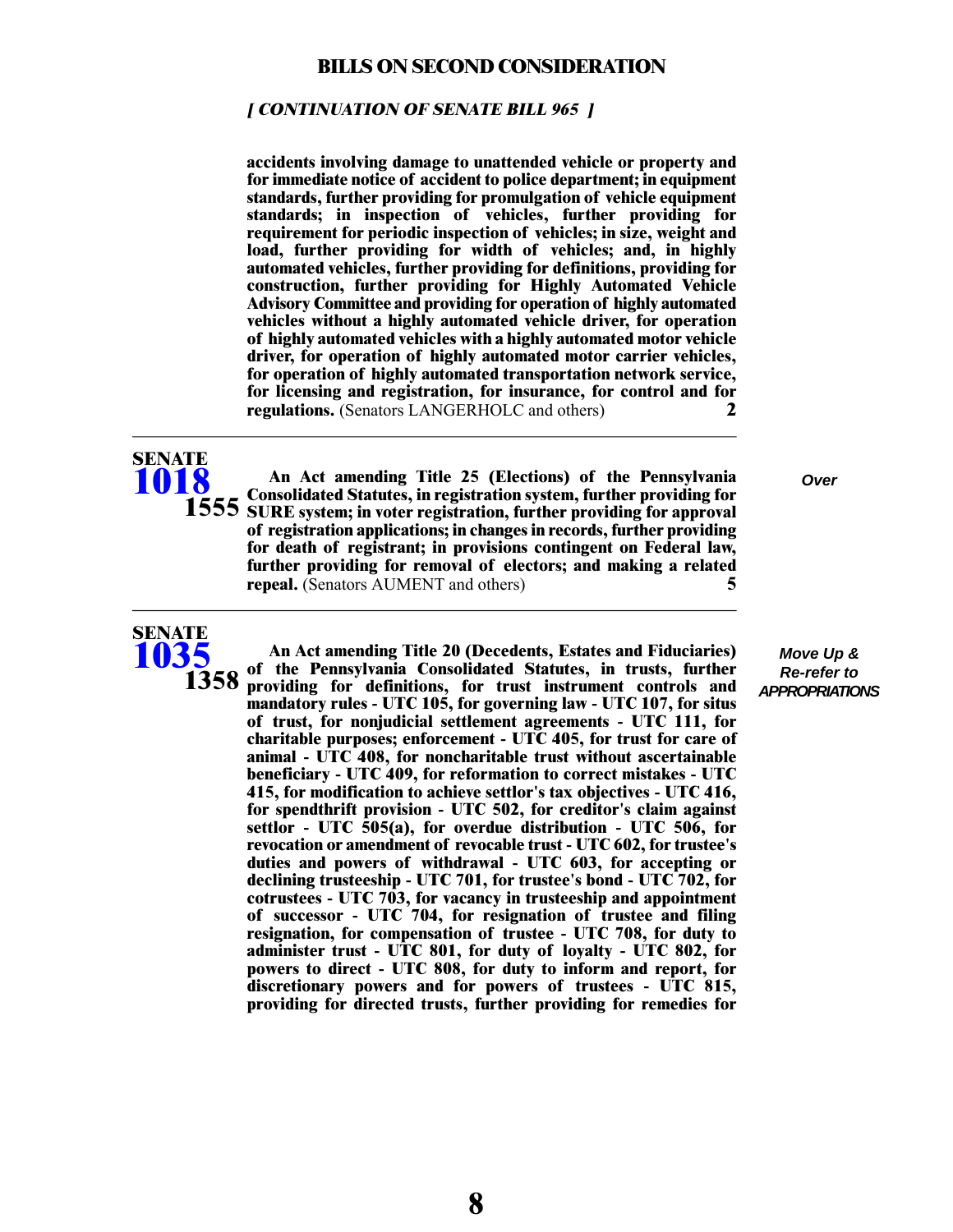## **[ CONTINUATION OF SENATE BILL 1035 ]**

|                               | breach of trust--UTC 1001, providing for nonjudicial account<br>settlement and further providing for reliance on trust instrument -<br>UTC 1006, for exculpation of trustee - UTC 1008, for certification<br>of trust - UTC 1013 and for title of purchaser. (Senators BROWNE<br>and others)                                                                                                                                                                                                                                                                                                                                                                                                                                         |                                                          |
|-------------------------------|--------------------------------------------------------------------------------------------------------------------------------------------------------------------------------------------------------------------------------------------------------------------------------------------------------------------------------------------------------------------------------------------------------------------------------------------------------------------------------------------------------------------------------------------------------------------------------------------------------------------------------------------------------------------------------------------------------------------------------------|----------------------------------------------------------|
| <b>HOUSE</b><br>1041          | An Act amending the act of March 10, 1949 (P.L.30, No.14),<br>known as the Public School Code of 1949, in pupils and attendance,<br>3137 further providing for home education program. (Representatives<br>TOPPER and others)<br>10                                                                                                                                                                                                                                                                                                                                                                                                                                                                                                  | Over                                                     |
| <b>HOUSE</b><br>1103<br>1140  | An Act amending the act of December 20, 1982 (P.L.1404,<br>No.325), known as the Self-Service Storage Facility Act, further<br>providing for owner's lien, for enforcement of lien, for notice, for<br>advertisement of sale and for location of sale. (Representatives<br>GILLESPIE and others)<br>2                                                                                                                                                                                                                                                                                                                                                                                                                                | Over                                                     |
| <b>SENATE</b><br>27<br>1684   | A Joint Resolution proposing an amendment to the Constitution<br>of the Commonwealth of Pennsylvania, further providing for judicial<br>administration. (Senators YAW and others)<br>9                                                                                                                                                                                                                                                                                                                                                                                                                                                                                                                                               | Over                                                     |
| <b>SENATE</b><br>1135<br>1790 | An Act providing for funding to address habitability concerns in<br>owner-occupied and rental units, measures to improve energy or<br>water efficiency and make units accessible for individuals with<br>disabilities,<br>removing<br><b>barriers</b><br>affordability<br>and<br>$\mathbf{t}$<br>of<br>homeownership; establishing the Whole-Home Repairs and<br>Homeownership Affordability Program, the Student Housing<br><b>Repurpose Program, the Whole-Home Repairs and Homeownership</b><br>Affordability Fund and the Housing Stabilization Initiative Fund;<br>and imposing duties on the Department of Community and Economic<br>Development and the Commonwealth Financing Authority. (Senators<br>SAVAL and others)<br>2 | Over                                                     |
| <b>SENATE</b><br>1795         | An Act establishing the Overdose Mapping System; providing<br>for implementation and for use; and conferring powers and imposing<br>duties on the Pennsylvania State Police. (Senators MASTRIANO and<br>others)                                                                                                                                                                                                                                                                                                                                                                                                                                                                                                                      | Move Up &<br><b>Re-refer to</b><br><b>APPROPRIATIONS</b> |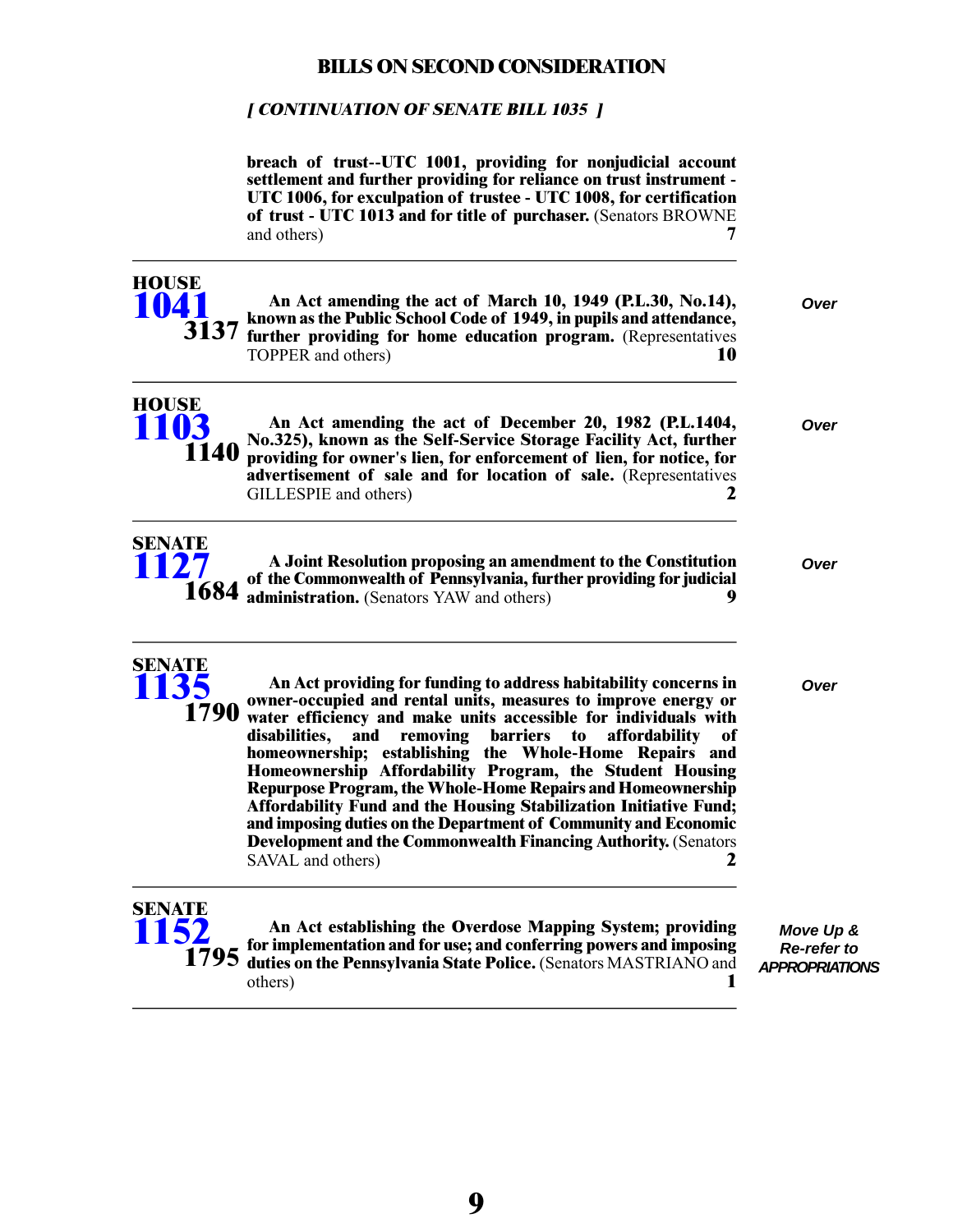

**SENATE [1182](/cfdocs/billinfo/billinfo.cfm?syear=2021&sind=0&body=S&type=B&bn=1182)**

**1568**

**An Act amending the act of November 24, 2004 (P.L.1270,** *Over* **No.153), referred to as the Pennsylvania Amber Alert System Law, establishing the Pennsylvania Silver Alert System; and further providing for immunity.** (Senators BROWNE and others) **6**

**A Joint Resolution proposing an amendment to the Constitution** *Over* **of the Commonwealth of Pennsylvania, further providing for the selection of the chairman of the Legislative Reapportionment**

> *Amend, Move up and re-refer to Appropriations*

**Commission.** (Senators ARGALL and others) **9**



**An Act preventing the Commonwealth from dealing with persons associated with the Government of Russia or the Government of Belarus; and imposing duties on the Treasury Department and the Attorney General.** (Senators ARGALL and others) **4**



**SENATE [1226](/cfdocs/billinfo/billinfo.cfm?syear=2021&sind=0&body=S&type=B&bn=1226)**

**A Joint Resolution proposing an amendment to the Constitution** *Over* **of the Commonwealth of Pennsylvania, prohibiting the Legislative Reapportionment Commission from adjusting the population data for the Commonwealth as determined by the Federal decennial census for any group quarters population.** (Senators ARGALL and others) **9**

**An Act amending Titles 18 (Crimes and Offenses) and 42** *Over* **(Judiciary and Judicial Procedure) of the Pennsylvania Consolidated Statutes, in criminal history record information, further providing for juvenile records; and, in juvenile matters, further providing for powers and duties of probation officers, for informal adjustment, for consent decree, for adjudication, for disposition of delinquent child and for powers and duties.** (Senators BAKER and others) **7 1639**

**SENATE [1227](/cfdocs/billinfo/billinfo.cfm?syear=2021&sind=0&body=S&type=B&bn=1227)**

**An Act amending the act of June 13, 1967 (P.L.31, No.21),** *Over* **known as the Human Services Code, in children and youth, providing for purpose.** (Senators BAKER and others) **4** 

**An Act amending Title 42 (Judiciary and Judicial Procedure)** *Over* **of the Pennsylvania Consolidated Statutes, in juvenile matters, further providing for limitation on and change in place of commitment.** (Senators BAKER and others) **7 SENATE [1228](/cfdocs/billinfo/billinfo.cfm?syear=2021&sind=0&body=S&type=B&bn=1228) 1640**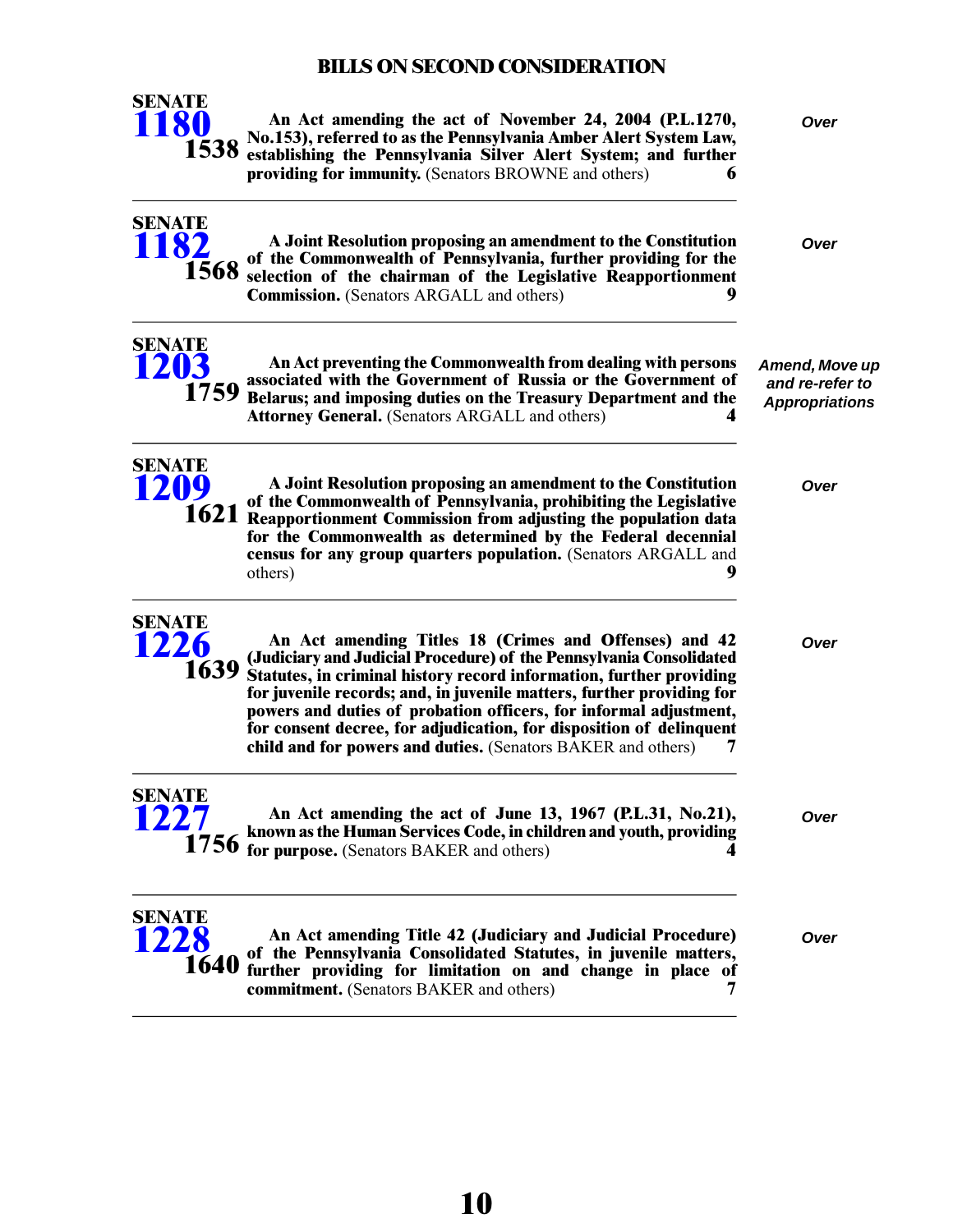

**SENATE [1243](/cfdocs/billinfo/billinfo.cfm?syear=2021&sind=0&body=S&type=B&bn=1243)**

**1800**

**An Act amending the act of June 13, 1967 (P.L.31, No.21),** *Over* **known as the Human Services Code, in children and youth, further providing for payments to counties for services to children.** (Senators BAKER and others) **4**

*Move Up & Re-refer to APPROPRIATIONS* **An Act amending the act of March 10, 1949 (P.L.30, No.14), known as the Public School Code of 1949, in terms and courses of study, providing for economics and personal finance course graduation requirement and further providing for economic**



**SENATE [1265](/cfdocs/billinfo/billinfo.cfm?syear=2021&sind=0&body=S&type=B&bn=1265)**

**An Act amending Title 71 (State Government) of the** *Over* **Pennsylvania Consolidated Statutes, in benefits, providing for supplemental annuities for certain State Police officers commencing 2022.** (Senators REGAN and others) **4**

**education and personal financial literacy programs; and abrogating regulations.** (Senators GEBHARD and others) **1**

**An Act amending Title 35 (Health and Safety) of the** *Over* **Pennsylvania Consolidated Statutes, in Commonwealth services, further providing for curriculum and training.** (Senators STEFANO and others) **8 1703**

**SENATE [1277](/cfdocs/billinfo/billinfo.cfm?syear=2021&sind=0&body=S&type=B&bn=1277) 1738**

**An Act amending the act of March 10, 1949 (P.L.30, No.14), known as the Public School Code of 1949, in terms and courses of study, providing for parental notification relating to instructional materials and books containing sexually explicit content.** (Senators AUMENT and others) **1**



**An Act amending the act of March 10, 1949 (P.L.30, No.14), known as the Public School Code of 1949, providing for student 1739** well-being. (Senators MARTIN and others)

*Move Up & Re-refer to APPROPRIATIONS*

*Move Up & Re-refer to APPROPRIATIONS*



**An Act amending the act of April 9, 1929 (P.L.343, No.176),** *Over* **known as The Fiscal Code, in emergency COVID-19 response, providing for Development Cost Relief Program; and making an appropriation.** (Senators ARGALL and others) **2**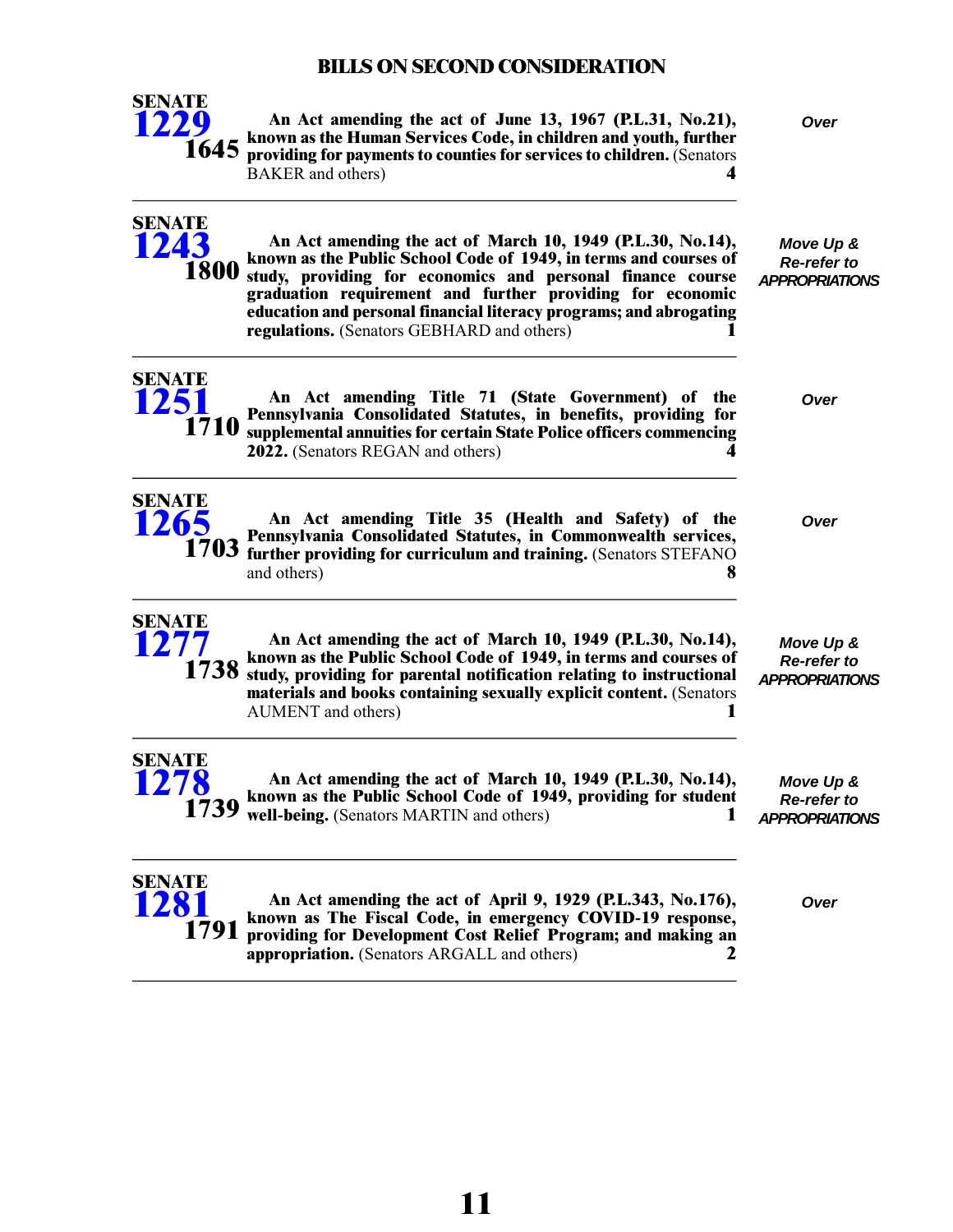

**SENATE [1286](/cfdocs/billinfo/billinfo.cfm?syear=2021&sind=0&body=S&type=B&bn=1286)**

**1748**

**An Act amending the act of May 19, 1995 (P.L.33, No.3), known** *Over* **as the Economic Development Agency, Fiduciary and Lender Environmental Liability Protection Act, further providing for 1742 definitions.** (Senators PITTMAN and others) **3**

**An Act amending Title 51 (Military Affairs) of the Pennsylvania** *Over* **Consolidated Statutes, in Pennsylvania National Guard, further providing for pay of officers and enlisted personnel on special duty and for pay of officers and enlisted personnel in active State service; in Pennsylvania Guard, further providing for pay and expenses of officers and enlisted personnel; and making editorial changes.** (Senators MUTH and others) **1**

**HOUSE [1500](/cfdocs/billinfo/billinfo.cfm?syear=2021&sind=0&body=H&type=B&bn=1500)**

**An Act amending Title 18 (Crimes and Offenses) of the** *Over* **Pennsylvania Consolidated Statutes, in abortion, further providing for definitions, for medical consultation and judgment and for reporting.** (Representatives KLUNK and others) **7**

**HOUSE [1594](/cfdocs/billinfo/billinfo.cfm?syear=2021&sind=0&body=H&type=B&bn=1594) 2989**

**HOUSE [1866](/cfdocs/billinfo/billinfo.cfm?syear=2021&sind=0&body=H&type=B&bn=1866)**

**An Act amending the act of December 17, 1968 (P.L.1224,** *Over* **No.387), known as the Unfair Trade Practices and Consumer Protection Law, providing for collection, verification and disclosure of information by online marketplaces to inform consumers.** (Representatives TOMLINSON and others) **2**

**An Act amending Titles 42 (Judiciary and Judicial Procedure)** *Over* **and 67 (Public Welfare) of the Pennsylvania Consolidated Statutes, in juvenile matters, further providing for disposition of dependent child; in human services generally, reorganizing provisions relating to adoption opportunities and to family finding and kinship care; and making editorial changes.** (Representatives BOBACK and others) **6 3064**

**HOUSE [1867](/cfdocs/billinfo/billinfo.cfm?syear=2021&sind=0&body=H&type=B&bn=1867)**

**An Act amending the act of March 10, 1949 (P.L.30, No.14),** *Move Up* **known as the Public School Code of 1949, providing for Purple S278** Star School Program. (Representatives BOBACK and others) **1** 

**An Act amending Title 53 (Municipalities Generally) of the** *Over* **Pennsylvania Consolidated Statutes, in preemptions, providing for restrictions on utility services prohibited.** (Representatives O'NEAL and others) **7 HOUSE [1947](/cfdocs/billinfo/billinfo.cfm?syear=2021&sind=0&body=H&type=B&bn=1947) 2223**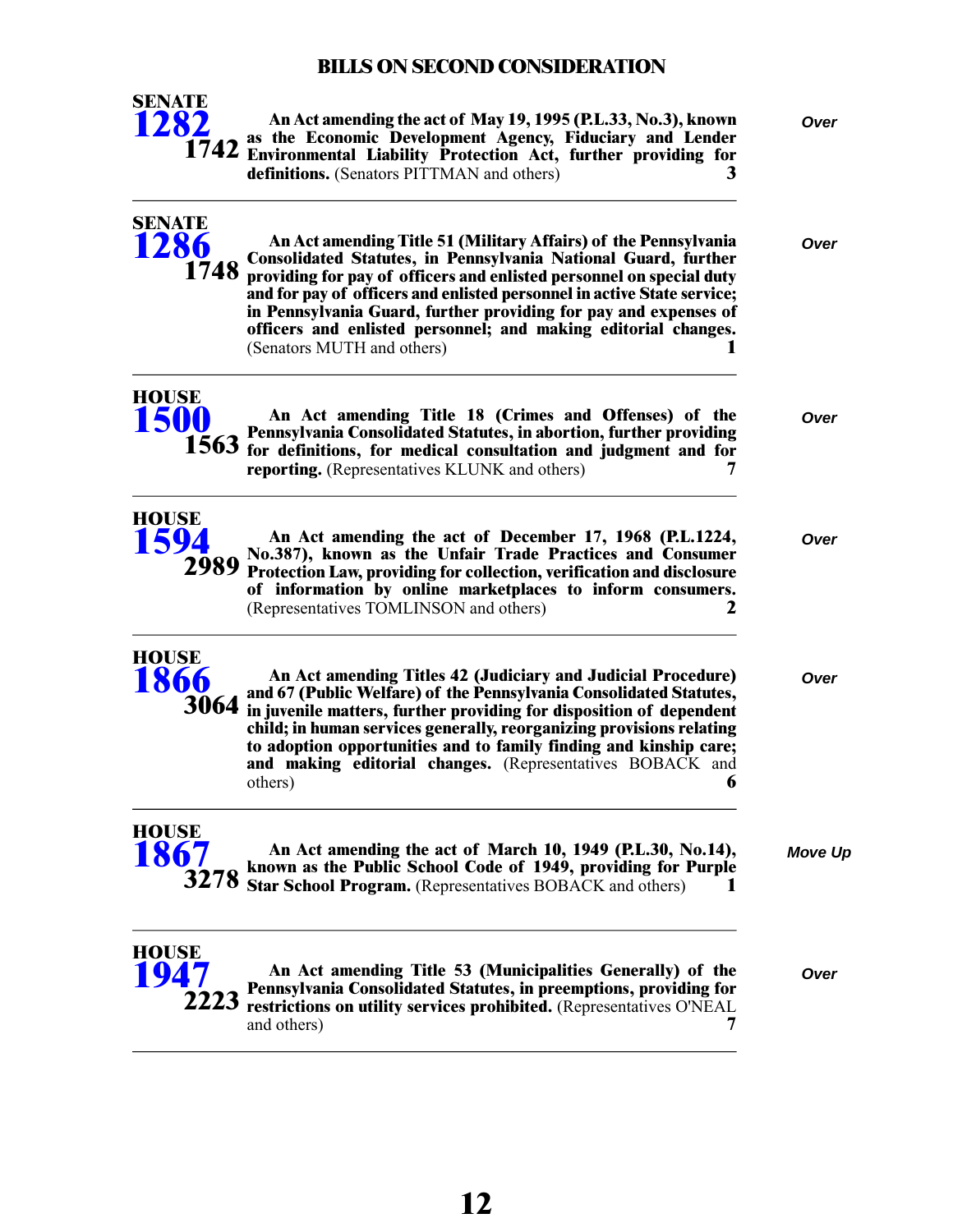

**HOUSE**

**An Act amending the act of November 24, 1998 (P.L.882, No.111), known as the Crime Victims Act, in crime victims, further providing for rights.** (Representatives PENNYCUICK and others) others) **1**

*Move Up & Re-refer to APPROPRIATIONS*

| HUUDL        | 2075 An Act providing for the real of Diesel Emissions Control 2529 and for the applicability of Federal standards. (Representatives 6                                                                                                                                                                      | Over |
|--------------|-------------------------------------------------------------------------------------------------------------------------------------------------------------------------------------------------------------------------------------------------------------------------------------------------------------|------|
| <b>HOUSE</b> | 2116 An Act amenuing<br>2455 laws, powers of sheriff conferred and emergency powers.<br>7                                                                                                                                                                                                                   | Over |
| <b>HOUSE</b> | 2148 An Act amenuing Announce Consolidated Statutes, m. 2586 advertising, providing for redundant advertising on Internet by<br>2586 advertising, providing for redundant advertising on Internet by<br>Advertising or municipal aut<br>further providing for public notice. (Representatives B. MILLER and | Over |



| An Act amending Title 3 (Agriculture) of the Pennsylvania                                                             | Over |
|-----------------------------------------------------------------------------------------------------------------------|------|
| $277$ Consolidated Statutes, providing for fireworks; and making a related repeal. (Representatives FARRY and others) |      |

others) **4**



**An Act amending the act of March 10, 1949 (P.L.30, No.14),** *Over* **known as the Public School Code of 1949, establishing the Lifeline 3288** Scholarship Program. (Representatives OWLETT and others) **1** 



**An Act amending Title 68 (Real and Personal Property) of the Pennsylvania Consolidated Statutes, in land banks, further providing for legislative findings and purpose, for board, for powers and for 2976 disposition of property and providing for exemption from realty transfer tax.** (Representatives MAJOR and others) **3**

*Move Up & Re-refer to APPROPRIATIONS*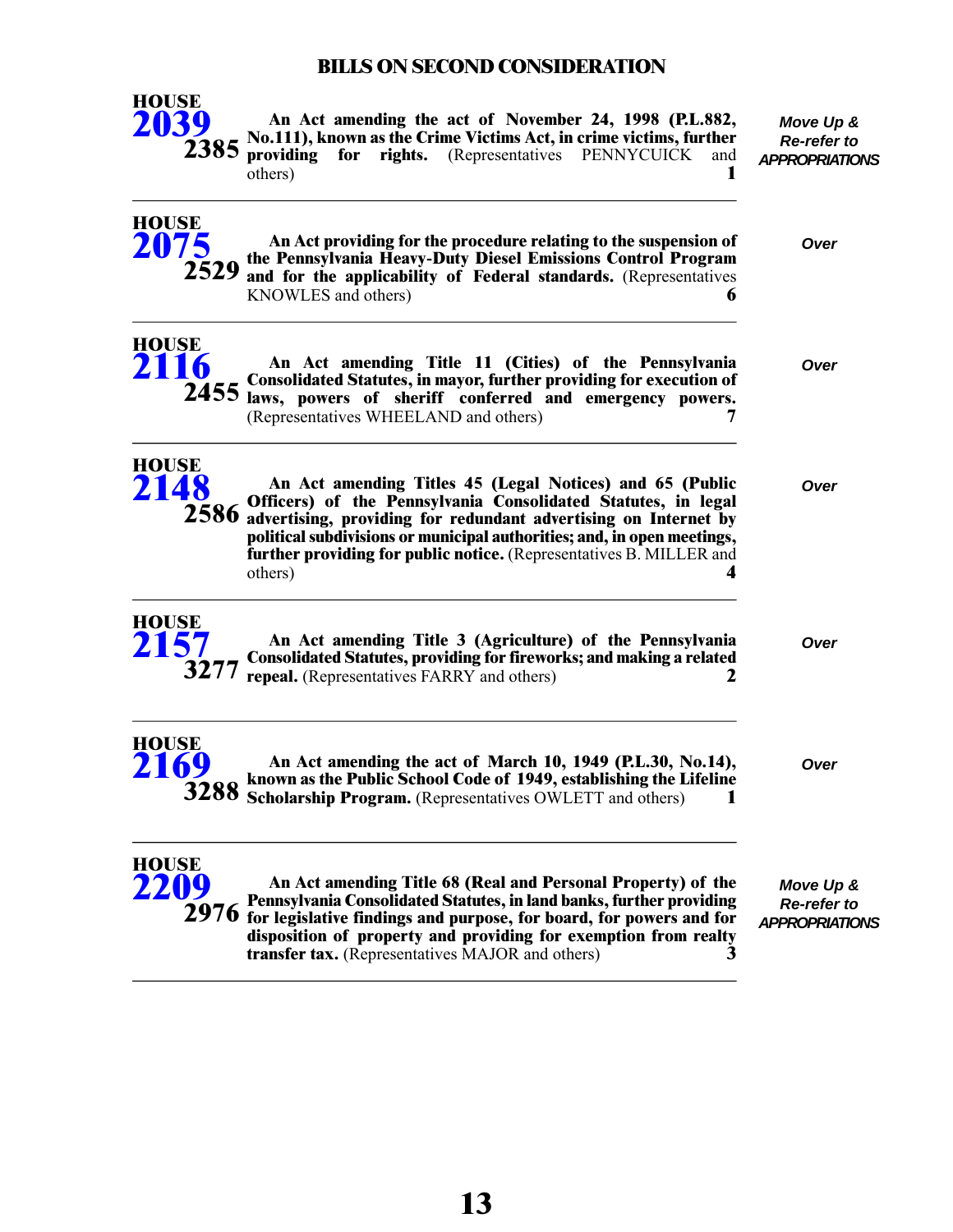

**An Act amending Title 67 (Public Welfare) of the Pennsylvania** *Over* **Consolidated Statutes, in miscellaneous provisions, providing for miscellaneous provisions; and making an editorial change.** (Representatives KLUNK and others) **6**

| <b>HOUSE</b><br>2265         | An Act amending Title 64 (Public Authorities and Quasi-Public<br>Corporations) of the Pennsylvania Consolidated Statutes, in<br>2628 Pennsylvania Industrial Development Authority, further providing<br>for certification of economic development organizations and<br>providing for annual report. (Representatives JAMES<br>and<br>2<br>others) | Over                                                     |
|------------------------------|----------------------------------------------------------------------------------------------------------------------------------------------------------------------------------------------------------------------------------------------------------------------------------------------------------------------------------------------------|----------------------------------------------------------|
| <b>HOUSE</b><br>2271<br>2634 | An Act amending Title 18 (Crimes and Offenses) of the<br>Pennsylvania Consolidated Statutes, in sexual offenses, further<br>providing for the offense of sexual extortion. (Representatives<br>TOMLINSON and others)<br>1                                                                                                                          | Over                                                     |
| <b>HOUSE</b><br>2412<br>2973 | An Act amending Title 51 (Military Affairs) of the Pennsylvania<br>Consolidated Statutes, in the Governor as Commander-in-Chief,<br>providing for use of Pennsylvania National Guard for special State<br>duty; and making a related repeal. (Representatives C. WILLIAMS<br>and others)<br>1                                                      | Move Up &<br><b>Re-refer to</b><br><b>APPROPRIATIONS</b> |
| <b>HOUSE</b><br>2447         | An Act providing for divestiture by the State Treasurer, the State<br><b>Employees' Retirement System, the Public School Employees'</b><br>2909 Retirement System and the Pennsylvania Municipal Retirement<br>System of investments in assets relating to Russia and Belarus.<br>(Representatives BENNINGHOFF and others)<br>4                    | Over                                                     |
| <b>HOUSE</b><br>2464<br>2978 | An Act amending the act of November 24, 1998 (P.L.882,<br>No.111), known as the Crime Victims Act, in crime victims,<br>providing for legal standing. (Representatives DELOZIER and<br>others)                                                                                                                                                     | <b>Move Up</b>                                           |
| <b>HOUSE</b>                 | An Act amending Title 18 (Crimes and Offenses) of the<br>Pennsylvania Consolidated Statutes, in criminal history record<br>3286 information, providing for crime victim right of access.<br>(Representatives KAUFER and others)<br>1                                                                                                               | Move Up &<br>Re-refer to<br><b>APPROPRIATIONS</b>        |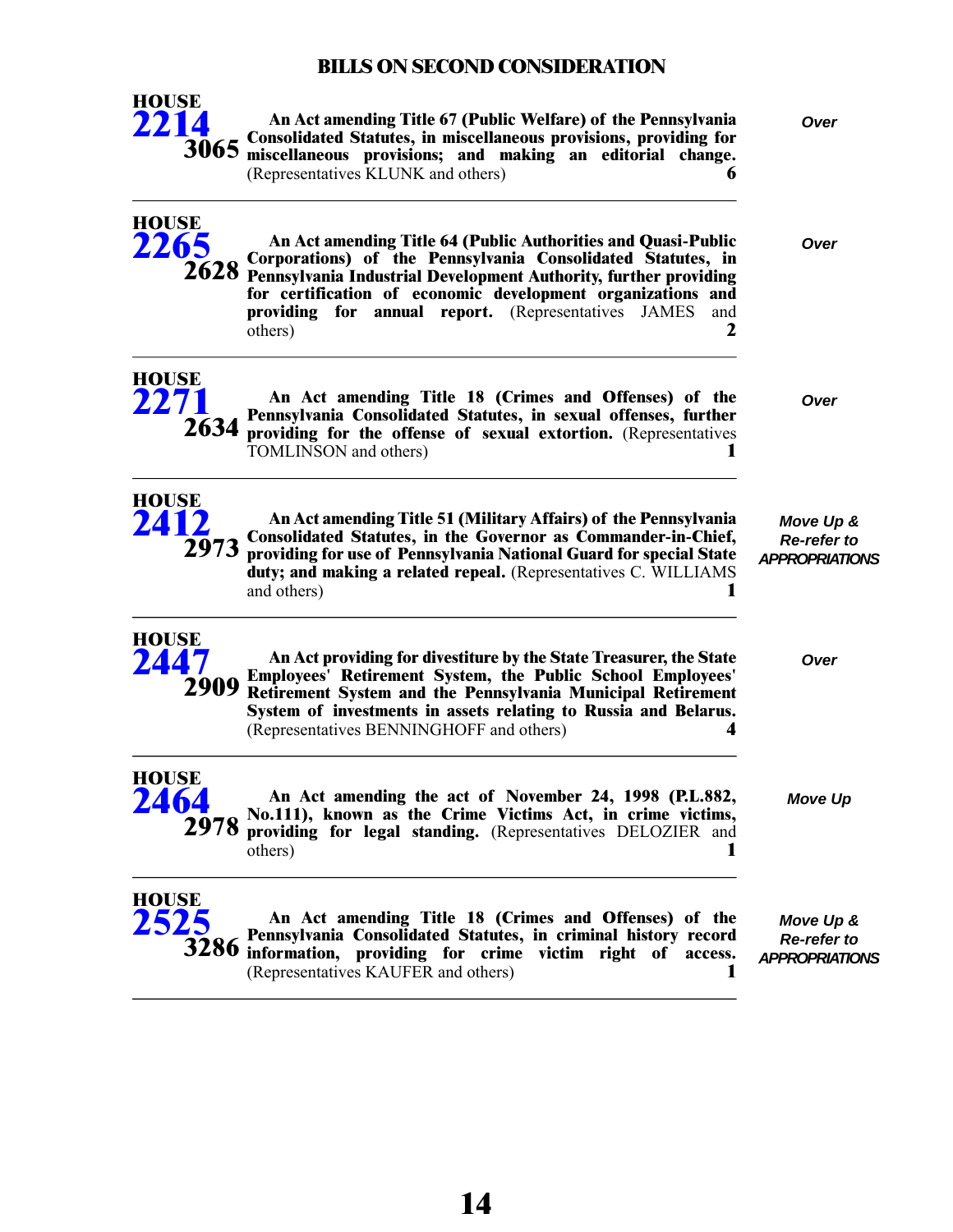### **RESOLUTIONS**

**A Concurrent Resolution petitioning the Congress of the United States to call a Convention for proposing amendments pursuant to 1005** Article V of the Constitution of the United States limited to **proposing amendments that impose fiscal restraints on the Federal Government, limit the power and jurisdiction of the Federal Government and limit the terms of office for its officials and for members of Congress.** (Senators DUSH and others) **1**



**SENATE [152](/cfdocs/billinfo/billinfo.cfm?syear=2021&sind=0&body=S&type=R&bn=152)**

> **A Resolution directing the Joint State Government Commission** *Adopt* **to conduct an assessment and analysis of public and private recycling infrastructure and operations across the Commonwealth.** (Senators GORDNER and others) **6**

# **D.R. 1**

#### **SENATE DISCHARGE RESOLUTION**

In the Senate, June 7, 2022

Discharging Committee on Judiciary from further consideration of Senate Bill No. 88, Printers No. 62.

RESOLVED, That Senate Bill No. 88, Printers No. 62, having been referred to the Committee on Judiciary on January 22, 2021, and the committee not having reported the same to the Senate for a period of more than 10 legislative days, the committee be discharged from further consideration thereof. *(Senator HUGHES, COSTA, KANE, SCHWANK, FLYNN,KEARNEY, BOSCOLA,CAPPELLETTI,COLLETT,COMITTA, DILLON, FONTANA, HAYWOOD, MUTH, SANTARSIERO, SAVAL, STREET, TARTAGLIONE, A.WILLIAMS, L.WILLIAMS)*

SEVENTH DAY

**D.R. 2**

#### **SENATE DISCHARGE RESOLUTION**

In the Senate, June 7, 2022

Discharging Committee on Judiciary from further consideration of Senate Bill No. 134, Printers No. 107.

RESOLVED, That Senate Bill No. 134, Printers No. 107, having been referred to the Committee on Judiciary on January 27, 2021, and the committee not having reported the same to the Senate for a period of more than 10 legislative days, the committee be discharged from further consideration thereof. *(Senator FONTANA, COSTA, KANE, SCHWANK, FLYNN,KEARNEY, BOSCOLA,CAPPELLETTI,COLLETT,COMITTA, DILLON, HAYWOOD, HUGHES, MUTH, SANTARSIERO, SAVAL, STREET, TARTAGLIONE, A.WILLIAMS, L.WILLIAMS)*

#### SEVENTH DAY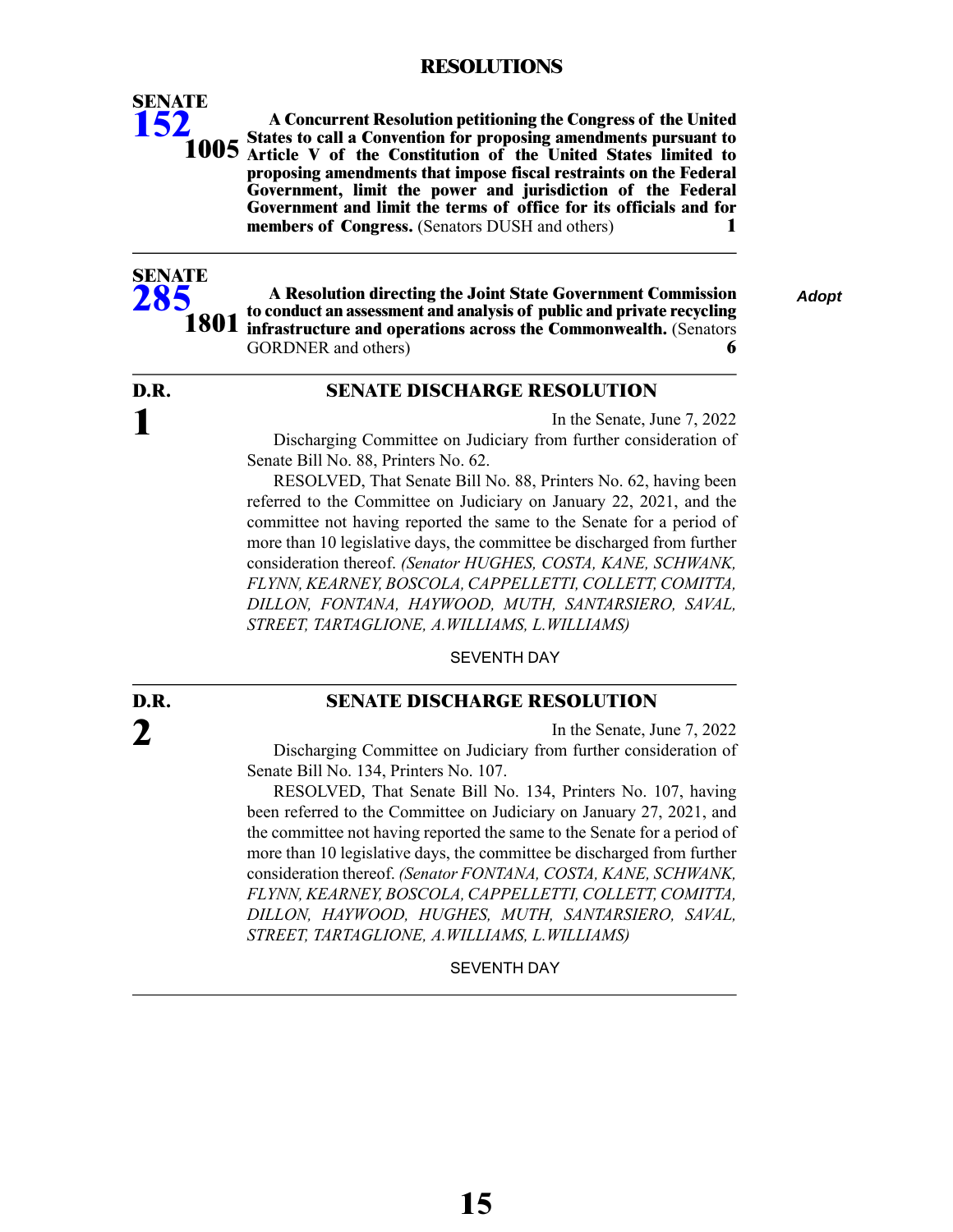#### **SENATE DISCHARGE RESOLUTION**

In the Senate, June 7, 2022

Discharging Committee on Judiciary from further consideration of Senate Bill No. 217, Printers No. 188.

RESOLVED, That Senate Bill No. 217, Printers No. 188, having been referred to the Committee on Judiciary on February 11, 2021, and the committee not having reported the same to the Senate for a period of more than 10 legislative days, the committee be discharged from further consideration thereof. *(Senator TARTAGLIONE, COSTA, KANE, SCHWANK, FLYNN, KEARNEY, BOSCOLA, CAPPELLETTI, COLLETT, COMITTA, DILLON, FONTANA, HAYWOOD, HUGHES, MUTH, SANTARSIERO, SAVAL, STREET, A.WILLIAMS, L.WILLIAMS)*

SEVENTH DAY

#### **SENATE DISCHARGE RESOLUTION**

In the Senate, June 7, 2022 Discharging Committee on Judiciary from further consideration of Senate Bill No. 581, Printers No. 626.

RESOLVED, That Senate Bill No. 581, Printers No. 626, having been referred to the Committee on Judiciary on April 20, 2021, and the committee not having reported the same to the Senate for a period of more than 10 legislative days, the committee be discharged from further consideration thereof. *(Senator SANTARSIERO, COSTA, KANE, SCHWANK, FLYNN, KEARNEY, COLLETT, CAPPELLETTI, COMITTA, FONTANA, HAYWOOD, HUGHES, MUTH, SAVAL, STREET, TARTAGLIONE, A.WILLIAMS, L.WILLIAMS, DILLON)*

SEVENTH DAY

#### **SENATE DISCHARGE RESOLUTION**

In the Senate, June 7, 2022 Discharging Committee on Judiciary from further consideration of Senate Bill No. 582, Printers No. 627.

RESOLVED, That Senate Bill No. 582, Printers No. 627, having been referred to the Committee on Judiciary on April 20, 2021, and the committee not having reported the same to the Senate for a period of more than 10 legislative days, the committee be discharged from further consideration thereof. *(Senator SANTARSIERO, COSTA, KANE, SCHWANK, FLYNN, KEARNEY,COLLETT, CAPPELLETTI, COMITTA, FONTANA, HAYWOOD, HUGHES, MUTH, SAVAL, STREET, TARTAGLIONE, A.WILLIAMS, L.WILLIAMS, DILLON)*

#### SEVENTH DAY

**D.R. 5**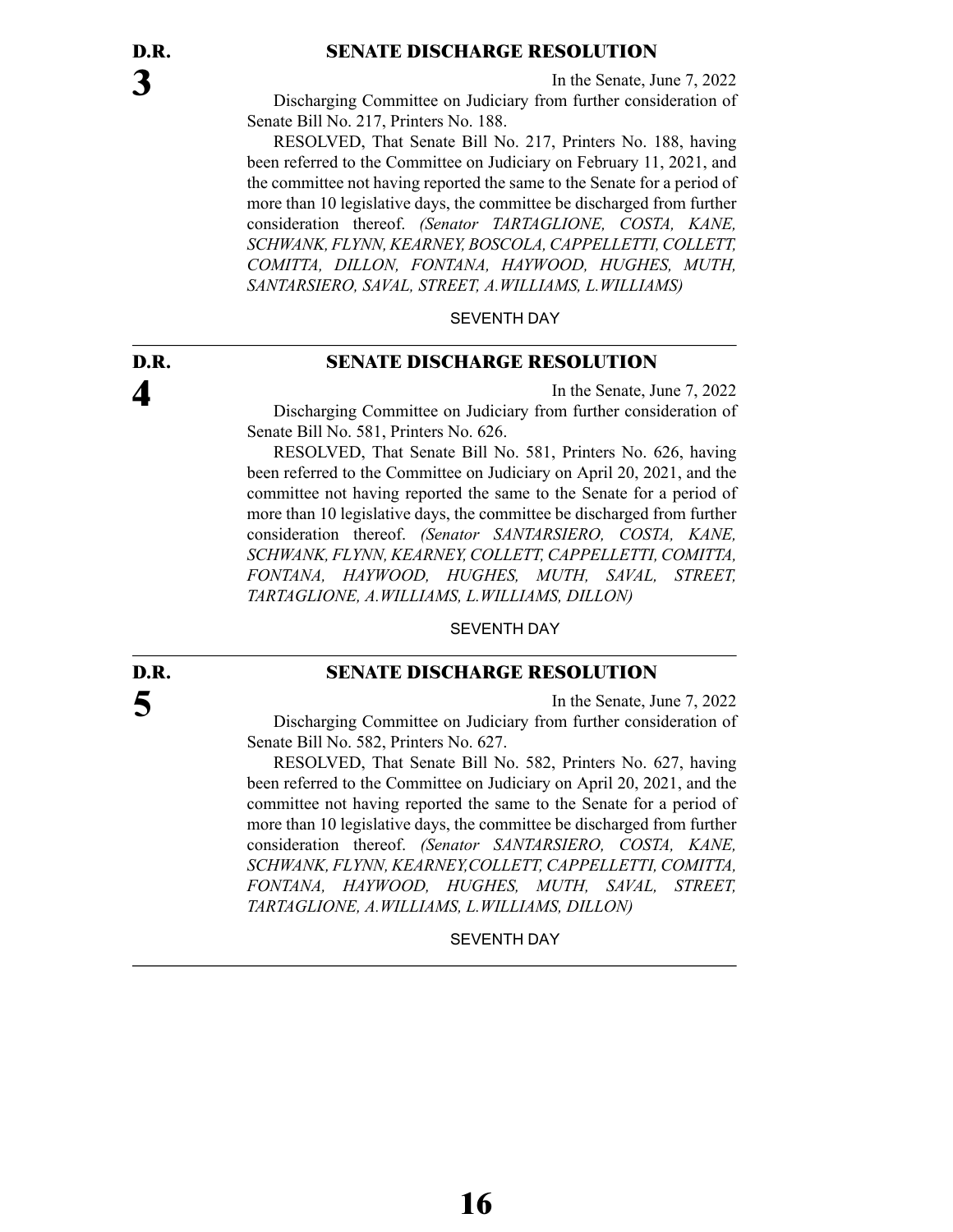### **SENATE DISCHARGE RESOLUTION**

In the Senate, June 7, 2022

Discharging Committee on Judiciary from further consideration of Senate Bill No. 761, Printers No. 957.

RESOLVED, That Senate Bill No. 761, Printers No. 957, having been referred to the Committee on Judiciary on June 24, 2021, and the committee not having reported the same to the Senate for a period of more than 10 legislative days, the committee be discharged from further consideration thereof. *(Senator CAPPELLETTI, COSTA, KANE, SCHWANK, FLYNN, KEARNEY, COLLETT, COMITTA, FONTANA, HAYWOOD, HUGHES, MUTH, SANTARSIERO, SAVAL, STREET, TARTAGLIONE, A.WILLIAMS, L.WILLIAMS, DILLON)*

SEVENTH DAY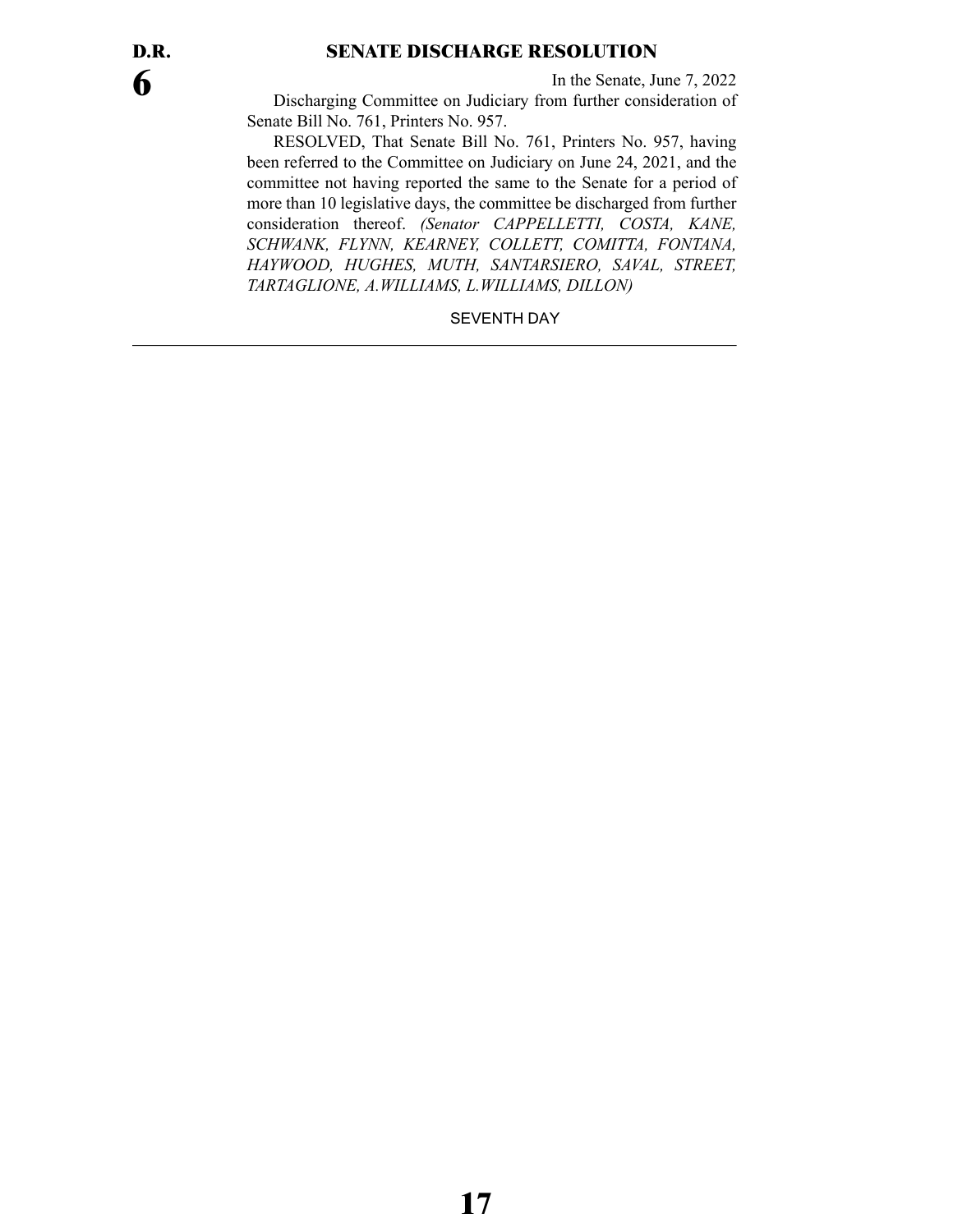#### NUMERICAL INDEX TO BILLS ON SENATE CALENDAR

|          | Senate |                | Senate      |      |
|----------|--------|----------------|-------------|------|
| Bill No. |        | Page           | Bill No.    | Page |
| 1        | .      | $\mathbf{1}$   | 1135<br>.   | 9    |
| 137      | .      | $\mathbf{2}$   | 1147<br>.   | 4    |
| 152      | .      | 5              | 1152<br>.   | 9    |
| 225      | .      | 6              | 1173<br>.   | 4    |
| 297      | .      | 6              | 1180<br>.   | 10   |
| 358      | .      | $\overline{2}$ | 1182<br>.   | 10   |
| 457      | .      | $\overline{2}$ | 1203<br>.   | 10   |
| 527      | .      | 6              | 1209<br>.   | 10   |
| 676      | .      | $\overline{2}$ | 1226<br>.   | 10   |
| 692      | .      | 6              | 1227<br>.   | 10   |
| 718      | .      | 6              | 1228<br>.   | 10   |
| 745      | .      | 3              | 1229<br>.   | 11   |
| 749      | .      | 7              | 1243<br>.   | 11   |
| 766      | .      | 7              | 1251<br>.   | 11   |
| 775      | .      | 3              | 1265<br>.   | 11   |
| 871      | .      | 3              | 1277<br>.   | 11   |
| 895      | .      | 7              | 1278<br>.   | 11   |
| 956      | .      | 3              | 1281<br>.   | 11   |
| 965      | .      | 7              | 1282<br>.   | 12   |
| 993      | .      | 4              | 1286<br>.   | 12   |
| 1018     | .      | 8              | Resolutions |      |
| 1032     | .      | 4              | Senate No.  | Page |
| 1035     | .      | 8              | 152<br>.    | 15   |
| 1093     | .      | 4              | 285<br>.    | 15   |
| 1127     | .      | 9              |             |      |

|          | House |              | House     |      |
|----------|-------|--------------|-----------|------|
| Bill No. |       | Page         | Bill No.  | Page |
| 118      |       | 5            | 1660      | 5    |
| 129      |       | 5            | 1866      | 12   |
| 146      | .     | 5            | 1867<br>. | 12   |
| 223      | .     | 5            | 1868<br>. | 5    |
| 397      |       | 6            | 1947      | 12   |
| 723      |       | $\mathbf{2}$ | 2039      | 13   |
| 803      |       | 7            | 2075      | 13   |
| 940      | .     | 7            | 2116<br>. | 13   |
| 972      | .     | 3            | 2148      | 13   |
| 996      |       | 4            | 2157      | 13   |
| 1041     |       | 9            | 2169      | 13   |
| 1103     |       | 9            | 2209      | 13   |
| 1500     | .     | 12           | 2214<br>. | 14   |
| 1594     |       | 12           | 2265      | 14   |
| 1614     |       | 4            | 2271<br>. | 14   |